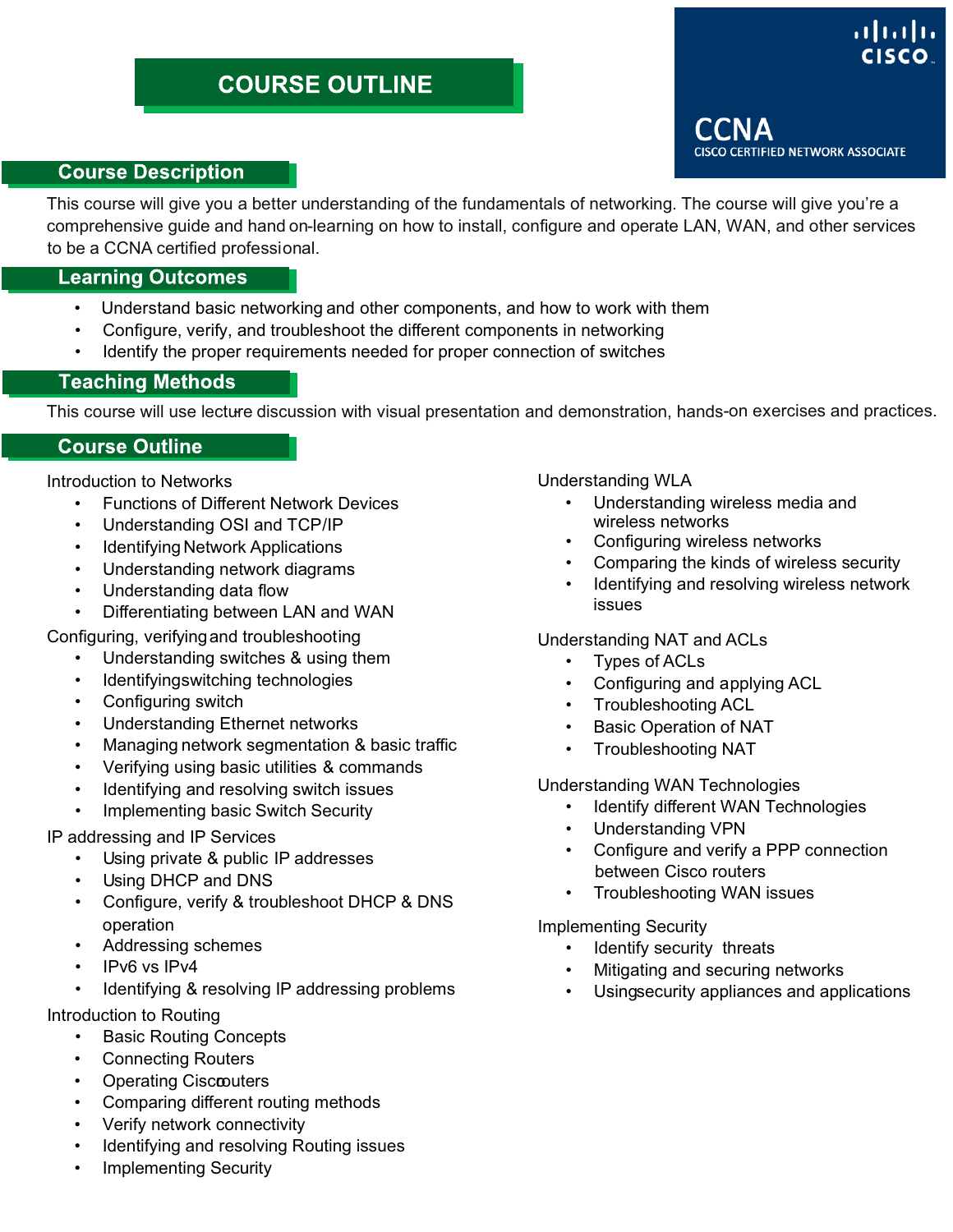

#### **Course Description**

This courses provides hands-on practice on how to execute security, monitoring, control, allocation, deployment, coordination and planning in the networks. The course will further develop your knowledge on the broad subject of handling computer networks.

#### **Learning Outcomes**

- Understand the importance a good network design •
- Understand the network management protocols and standards •
- Secure the network design •

#### **Teaching Methods**

This course will use lecture-discussion, actual demonstrationand hands-on exercises and practices

#### **Course Outline**

Network design

- Creating a good network design •
- Hierarchical design building blocks •
- Network addressing strategies •
- Virtual LANs (VLANs) •
- Switching and security considerations •

#### Network Management

- Basic Concepts, Terminologies, and Principles •
- Basic configuration management •
- Fault management •
- Fault mitigation •
- Performance management •
- Disaster response planning •
- Network Monitoring •
- Repairs and upgrades •

#### Importance of Internet

- Troubleshooting problems •
- Bandwidth management •

#### Solving network problems

- Problems encountered in network management •
- Troubleshooting •

Technical and Security measures

- Network monitoring •
- Using Firewalls •
- Using Antivirus •
- Proxy caches •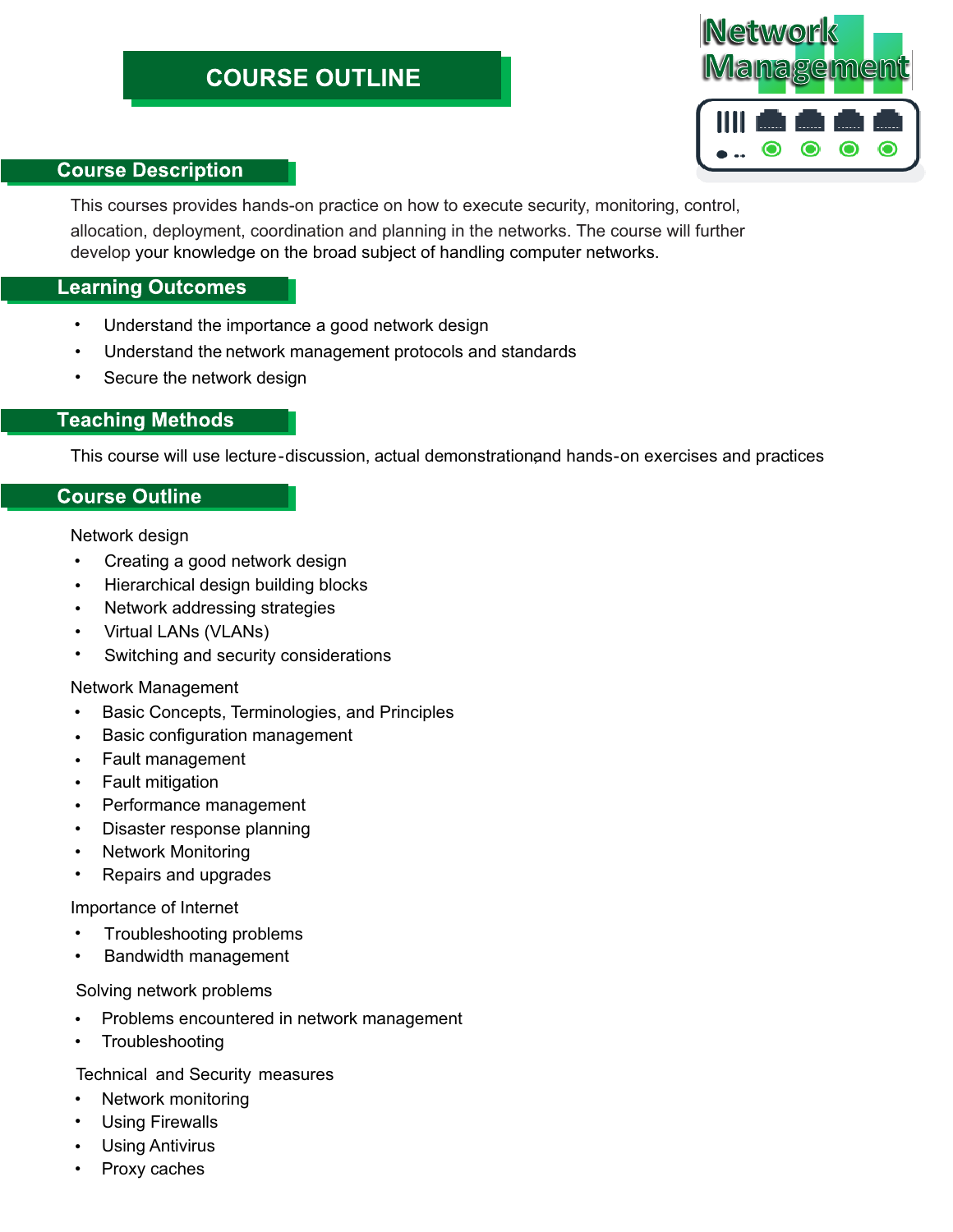# **NETWORK**<br>SECURITY



#### **Course Description**

Keeping your company's data secure is vital in maintaining the stability of your business. Protected Information will guarantee that safety of confidential files and protect your business reputation. This is why learning how to secure these data is pertinent.

With this course, you'll learn how to monitor, maintain, and defend your business information structure against threats and vulnerabilities. You'll be introduce to the different methods and strategies in networking security and how to apply them to create a strong line of defense.

#### **Learning Outcomes**

- Understand the potential threats and vulnerabilities of computer networks
- Build a strong line defense
- Learn the different ways monitoring and maintaining security

#### **Teaching Methods**

This course will use lecturdiscussion actual demonstration and handson exercises and practices to test students learning.

#### **Course Outline**

#### **Introduction**

- Basic Principles and Concepts
- Defense using software and hardware

#### **Network Security Strategies**

- Threats and Vulnerabilities
- Secure Network Design
- **Encryption**
- Monitoring and Maintenance
- Detecting and responding to attacks

#### **Overview on Firewall Security**

- Overview on Firewall
- **Identify Firewall Security Strategies**
- Configuring Firewall Network Settings
- Monitoring and detecting

#### **Router Security**

- Router Security Strategies
- Router Base Security Configuration

#### **LAN Switch Security**

- **Switch Security Strategies**
- **Switch Port Security**
- Switch Port Mirroring

#### **Network Monitoring and Intrusion Detection**

- Network Mapping
- **Log Monitoring**
- Packet Sniffing
- Intrusion Detection and Prevention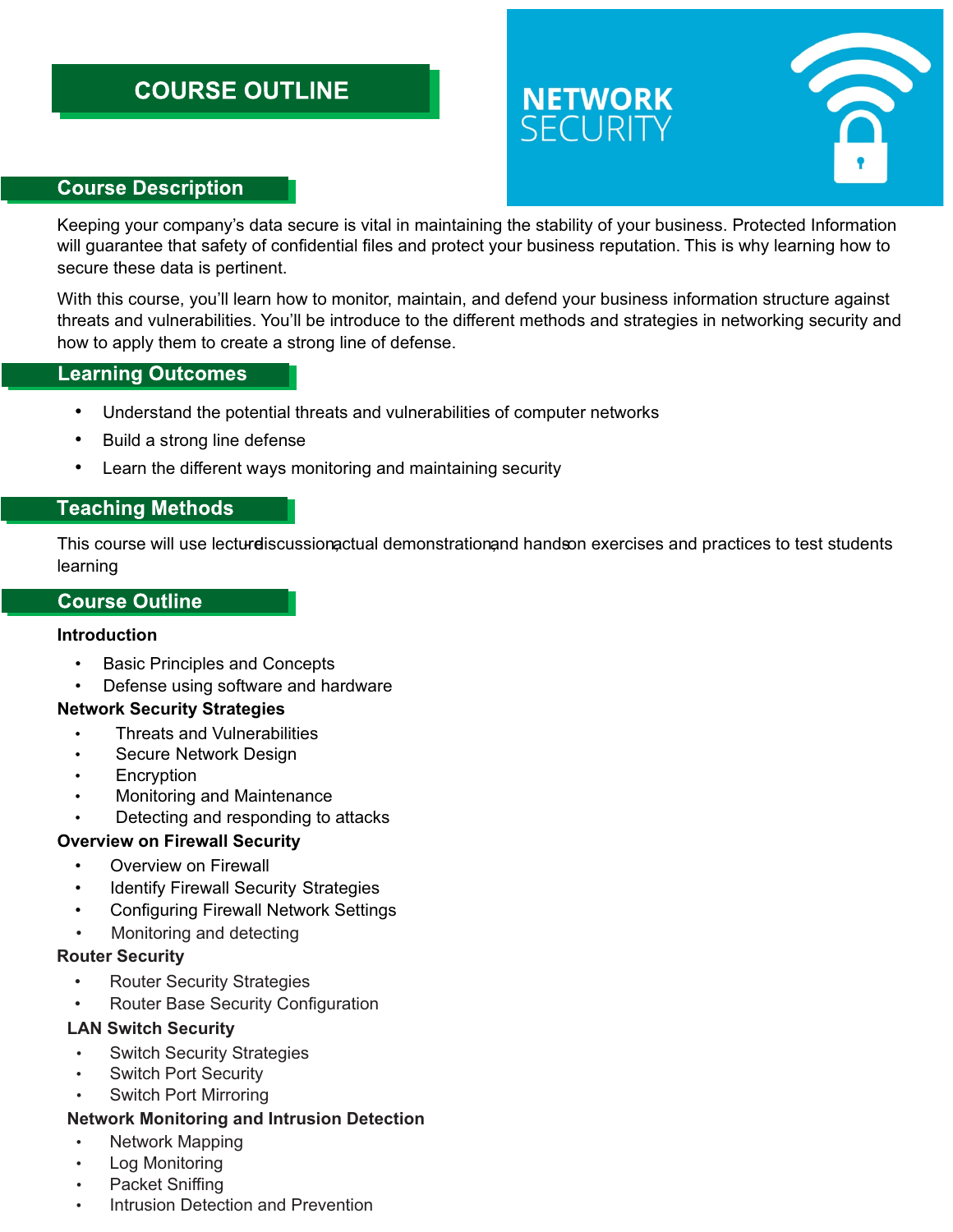

#### **Course Description**

Through this course, you'll get a more advance understanding on the different concepts and tools in the latest technology released by Oracle, Oracle 12c. Students will learn different techniques and solutions in order to be equipped with the necessary skills as becoming a top performing professional database administrator.

#### **Learning Outcomes**

- Identify and understand the different back-up methods and recovery solutions •
- Create an effective plan in backing up files and database
- Understand the multitenant architecture to better create containers database and pluggable databases
- Apply the strategies and tools in monitoring and managing multitenant CDB and PDB

#### **Teaching Methods**

This course will use lecture-discussion with visual presentation & demonstration, hands -on exercises & practices.

#### **Course Outline**

In-depth Backup and Recovery

Introduction to Recovery and Back-up

- Basic concepts and principles
- Identifying recovery and back-up solutions
- Identifying failures
- Knowing Recovery Requirements
- Working with Data Guard

Recoverability Configuration

- Using the Recovery Manager
- Using Fast Recovery Area
- Configuring Persistent Settings

#### Overview on Back-up Solutions

- Identifying Back-up Solutions
- Knowing requirements in performing back-ups
- Improving Back-up solutions

#### Identifying Database Failures

- Interpreting RMAN messages and errors
- Working with the Automatic Diagnostic **Repository**
- Using the Data Recovery Advisor Tool

Overview on Restoring and Recovery

- Restoring and Recovering solutions
- Techniques in Performing Recovery
- Best Practices involved

Overview on Container & Pluggable Database Architecture

- Basic Concepts and Terminologies
- Understanding the Multitenant Architecture

#### Overview on CDB and PDB

- Creating CDB and PDB
- Configuring CDB and PDB
- Managing CDB and PDB
- Managing Performance

Implementing Security in CDB and PDB

- Using Roles
- Using Privileges
- **Creating Users**

Back-up and Recovery

- Implementing back-up solutions
- Duplicating PDBs

Managing Multitenant Architecture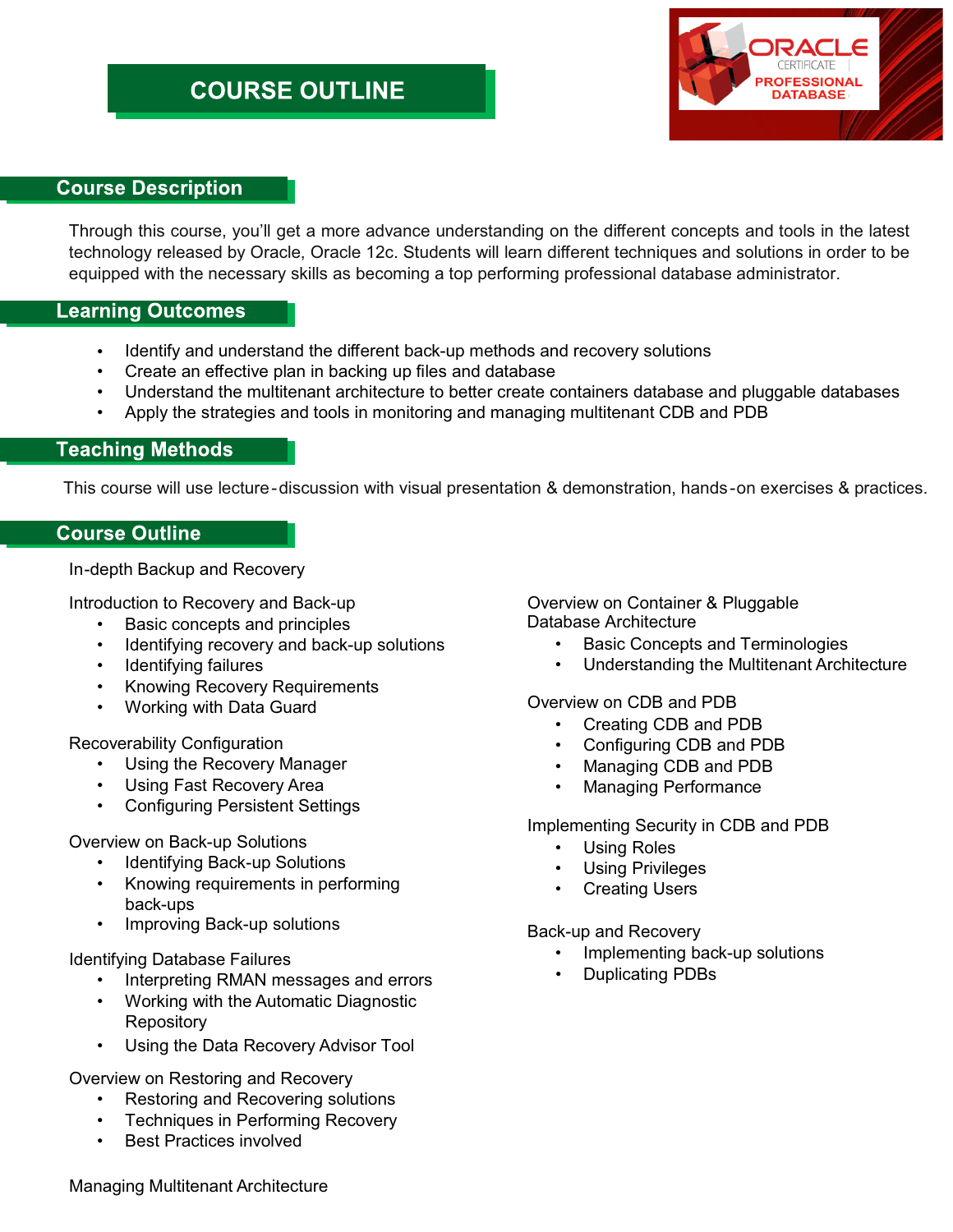

#### **Course Description**

PL/SQL combines SQL with other procedural features of programming languages. The course will teach how to write and use this powerful programming language in getting the most of your SQL Database.

#### **Learning Outcomes**

- Understand the architecture and the different features of PL/SQL
- Design and write PL/SQL both simple and advance code blocks
- Execute the design program with efficiency
- Manipulate codes using the different tools and expressions

#### **Teaching Methods**

This course will use lecture-discussion with visual presentation & demonstration, hands -on exercises & practices.

#### **Course Outline**

Introduction to PL/SQL

- Basic Concepts and Terminologies
- Difference between SQL and PL/SQL
- Understanding the PL/SQL Architecture

#### Identifying PL/SQL Structure

- Understanding PL/SQL Blocks
- Understanding PL/SQL Variables and Non-PL/SQL Variables
- Declaring PL/SQL variables and constants

Writing Executable Statements

- List Lexical Units in a PL/SQL Block
- UsingSQL Functions in PL/SQL
- Using Data Type Conversion
- Using Nested Blocks as Statements
- Using Operators in PL/SQL
- Using Sequences in PL/SQL Expressions

Using SQL Statements within a PL/SQL Block

- Identifying SQL Statements in PL/SQL
- Retrieving data with the SELECT Command
- How to Avoid Errors
- Manipulating data
- Saving and Discarding Transactions

#### Writing Control Structures

- ControlingPL/SQL Flow of Execution
- Using Conditional processing
- Avoiding Common Mistakes
- Using Logical Operators
- Using Looping Statements

Working with Composite Data Types

- Learn the Composite Data Types of PL/SQL Records and Tables
- Use PL/SQL Records to Hold Multiple Values of Different Type
- Inserting & Updating with PL/SQL Records
- Use INDEX BY Tables to Hold Multiple Values of the Same Data Type

#### Understanding SQL Cursor concept

- Definition of Cursors
- Using Explicit Cursors
- Cursors and Records
- The %NOTFOUND and %ROWCOUNT **Attributes**

Handling Exceptions in PL/SQL

- Defining Exception
- Handling Exceptions

Understanding Stored Procedures & Functions

- Overview of Stored Procedures & Functions
- Differentiate between anonymous blocks and subprograms
- Creating & executing Simple Procedures and Functions